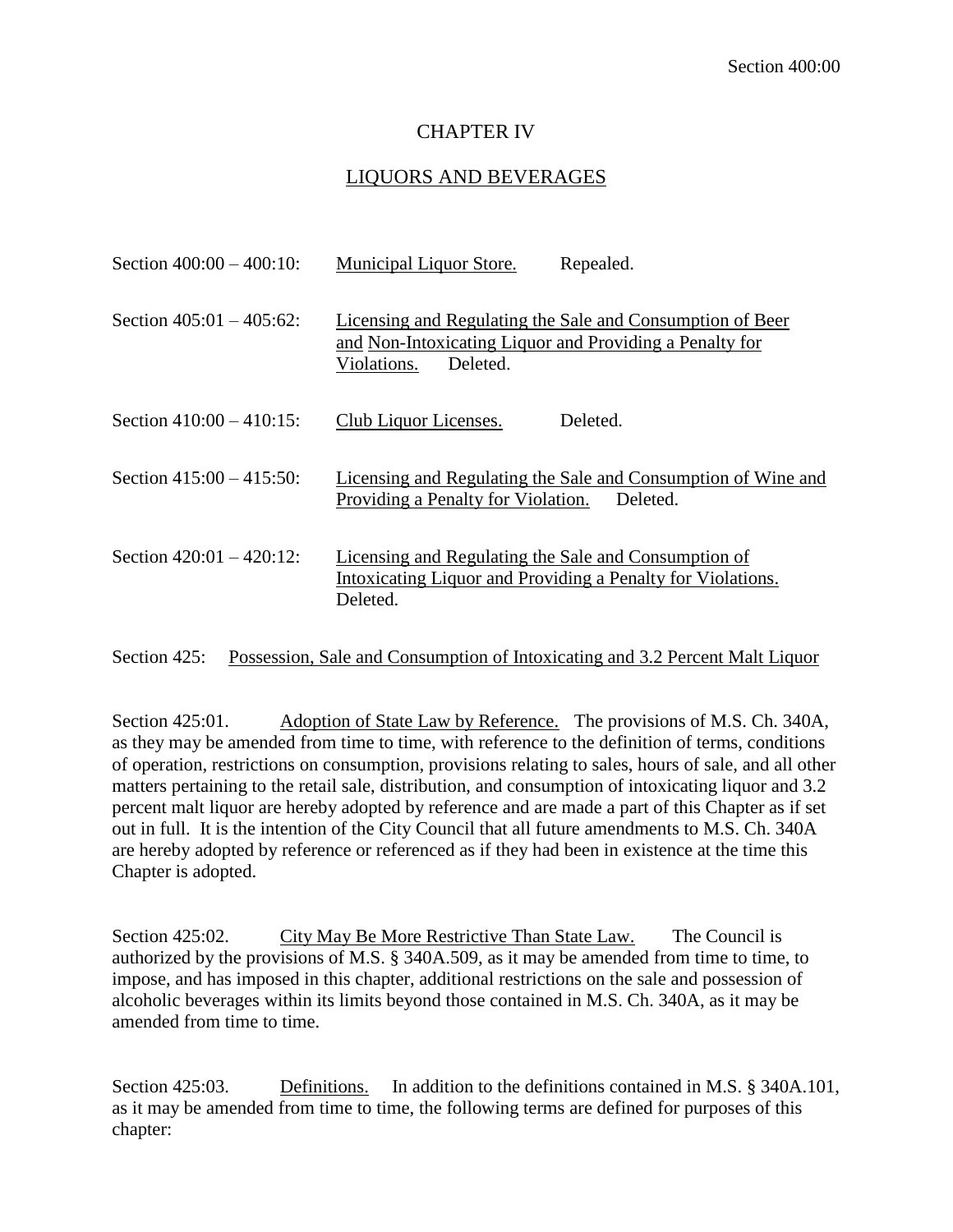*Liquor.*As used in this chapter, without modification by the words "an intoxicating" or "a 3.2 percent malt," includes both intoxicating liquor and 3.2 percent malt liquor.

*Non-Enclosed Premise*. An area not wholly within a completely enclosed building that is contiguous to the completely enclosed premises to which an on-sale license has been issued.

*Restaurant.* An eating facility, other than a hotel, under the control of a single proprietor or manager, where meals are regularly prepared on the premises, where full waitress/waiter table service is provided, where a customer orders food from printed menus and where the main food course is served and consumed while seated at a single location. To be a restaurant as defined by this section, an establishment shall have a license from the state as required by M.S. § 157.16, as it may be amended from time to time, and meet the definition of either a "small establishment," "medium establishment" or "large establishment" as defined in M.S. § 157.16, Subd. 3(d), as it may be amended from time to time. An establishment which serves prepackaged food that receives heat treatment and is served in the package or frozen pizza that is heated and served, shall not be considered to be a restaurant for purposes of this chapter unless it meets the definitions of a "small establishment", "medium establishment" or "large establishment".

Section 425:04. Nudity on the Premises of Licensed Establishments Prohibited.

(A) The City Council finds that it is in the best interests of the public health, safety, and general welfare of the people of the city that nudity is prohibited as provided in this section on the premises of any establishment licensed under this chapter. This is to protect and assist the owners, operators, and employees of the establishment, as well as patrons and the public in general, from harm stemming from the physical immediacy and combination of alcohol, nudity, and sex. The Council especially intends to prevent any subliminal endorsement of sexual harassment or activities likely to lead to the possibility of various criminal conduct, including prostitution, sexual assault, and disorderly conduct. The Council also finds that the prohibition of nudity on the premises of any establishment licensed under this chapter, as set forth in this section, reflects the prevailing community standards of the city.

(B) It is unlawful for any licensee to permit or allow any person or persons on the licensed premises when the person does not have his or her buttocks, anus, breasts, and genitals covered with a non-transparent material. It is unlawful for any person to be on the licensed premises when the person does not have his or her buttocks, anus, breasts, and genitals covered with a non-transparent material.

(C) A violation of this section is a misdemeanor punishable as provided by law, and is justification for revocation or suspension of any liquor, wine, or 3.2 percent malt liquor license or any other license issued under this ordinance or the imposition of a civil penalty under the provisions of Section 425:29(B).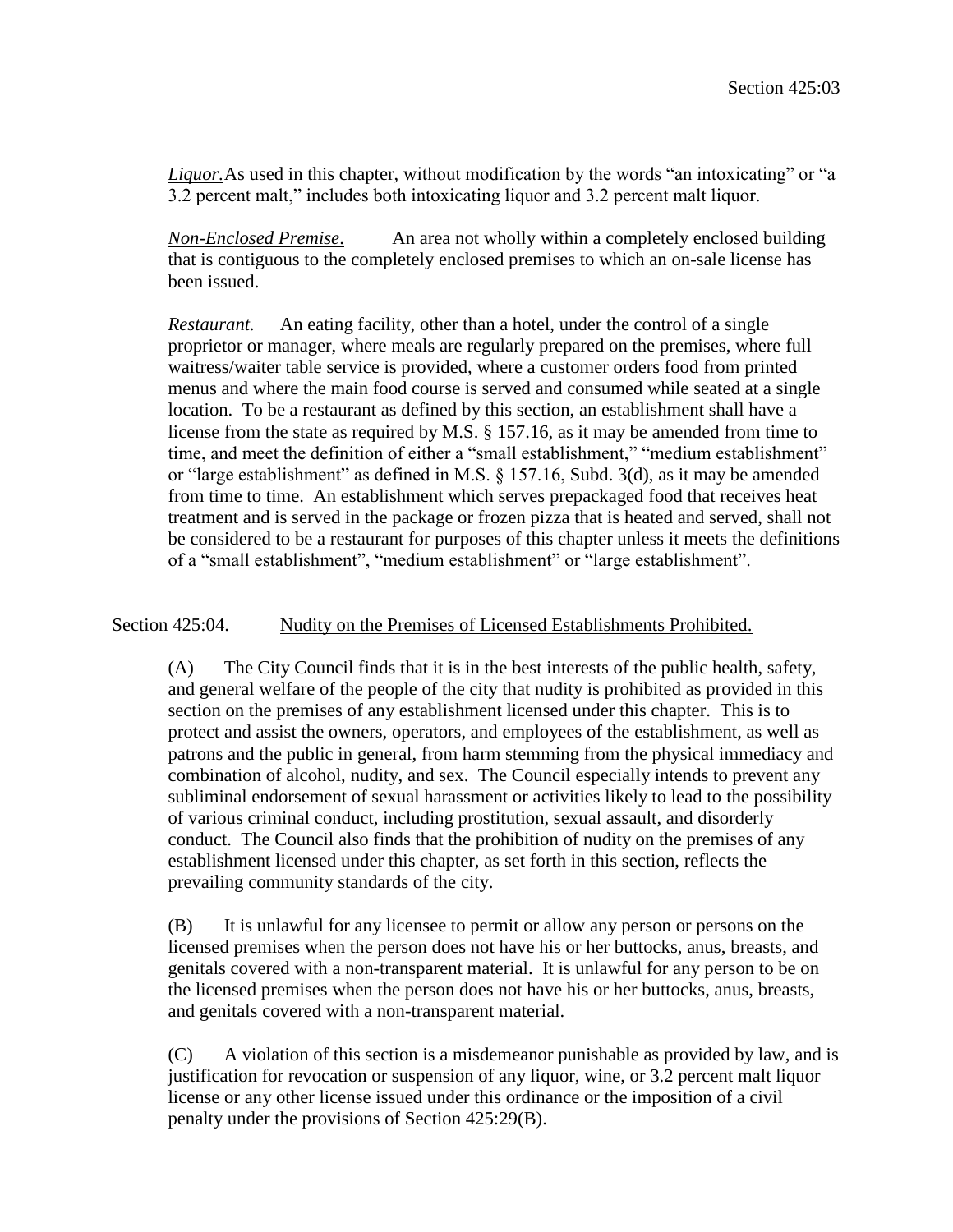Section 425:05. Reserved for Future Use.

Section 425:06. Number of Licenses Which May Be Issued. The Council hereby establishes the number of liquor licenses which may be granted under this chapter as the maximum allowed by law. These include those licenses authorized by M.S. Ch. 340A, as it may be amended from time to time; by a referendum held under the provisions of M.S. § 340A.413, Subd. 3, as it may be amended from time to time; or by other special legislation. The Council is not required to issue the full number of licenses that it has available.

Section 425:07. Term and Expiration of Licenses. Each license shall be issued for a maximum period of one year. All licenses, except temporary licenses, shall expire on June 30 of each year unless another date is provided by ordinance. All licenses shall expire on the same date. Temporary licenses expire according to their terms. Consumption and display permits issued by the Commissioner of Public Safety, and the accompanying City consent to the permit, shall expire on June 30 of each year.

Section 425:08. Kinds of Liquor Licenses. The Council is authorized to issue the following licenses and permits, up to the number specified in Section 425:06.

(A) 3.2 percent malt liquor on-sale licenses, which may be issued only to golf courses, restaurants, hotels, clubs, bowling centers, and establishments used exclusively for the sale of 3.2 percent malt liquor with the incidental sale of tobacco and soft drinks.

(B) 3.2 percent malt liquor off-sale license.

(C) Temporary 3.2 percent malt liquor licenses which may be issued only to a club, charitable, religious, or nonprofit organization.

(D) Off-sale intoxicating liquor licenses, which may be issued only to exclusive liquor stores. The fee for an off-sale intoxicating liquor license established by the Council under Section 425:09 shall not exceed \$100 or a greater amount which may be permitted by M.S. § 340A.408, Subd. 3, as it may be amended from time to time.

(E) On-sale intoxicating liquor licenses, which may be issued to the following establishments as defined by M.S. § 340A.101, as it may be amended from time to time, and this chapter: hotels, restaurants, bowling centers, theaters, clubs or congressionally chartered veterans organizations, theaters and exclusive liquor stores. Club licenses may be issued only with the approval of the Commissioner of Public Safety. The fee for club licenses established by the Council under Section 425:09 of this ordinance shall not exceed the amounts provided for in M.S. § 340A.408, Subd. 2b, as it may be amended from time to time. The Council may in its sound discretion authorize a retail on-sale licensee to dispense intoxicating liquor off the licensed premises at a community festival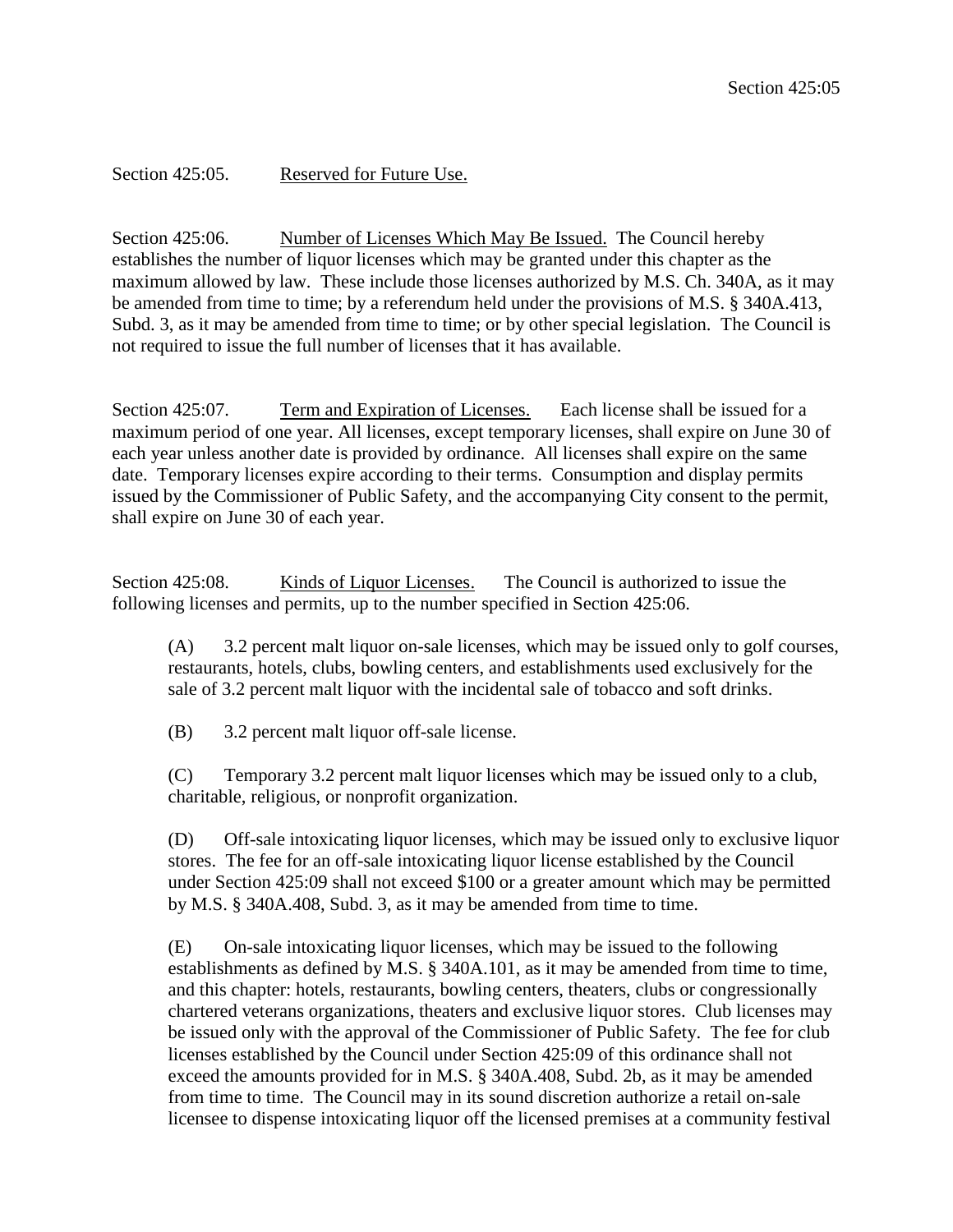held within the City under the provisions of M.S. § 340A.404, Subd. 4b, as it may be amended from time to time. The Council may in its sound discretion authorize a retail on-sale licensee to dispense intoxicating liquor off the licensed premises at any convention, banquet, conference, meeting, or social affair conducted on the premises of a sports, convention, or cultural facility owned by the City, under the provisions of M.S. § 340A.404, Subd. 4a, as it may be amended from time to time; however, the licensee is prohibited from dispensing intoxicating liquor to any person attending or participating in an amateur athletic event being held on the premises.

(F) Sunday on-sale intoxicating liquor licenses, as provided by M.S. § 340A.504, Subd. 3, as it may be amended from time to time. Sunday on-sale intoxicating liquor licenses may be issued only to a restaurant as defined in Section 425:03 of this ordinance, club, bowling center, or hotel which has a seating capacity of at least 30 persons, which holds an on-sale intoxicating liquor license, and which serves liquor only in conjunction with the service of food. The maximum fee for this license, which shall be established by the Council under the provisions of Section 425:09 of this ordinance, shall not exceed \$200, or the maximum amount provided by M.S. § 340A.504, Subd. 3b, as it may be amended from time to time.

(G) Combination on-sale/off-sale intoxicating liquor licenses.

(H) Temporary on-sale intoxicating liquor licenses, with the approval of the Commissioner of Public Safety, which may be issued only in connection with a social event sponsored by a club, charitable, religious, or other nonprofit corporation that has existed for at least three years. No license shall be for longer than four consecutive days, and the City shall issue no more than 12 days worth of temporary licenses to any one organization in one calendar year.

(I) On-sale wine licenses, with the approval of the Commissioner of Public Safety to: restaurants that have facilities for seating at least 25 guests at one time and meet the criteria of M.S. § 340A.404, Subd. 5, as it may be amended from time to time, and which meet the definition of restaurant in Section 425:03; to licensed bed and breakfast facilities which meet the criteria in M.S. § 340A.401, Subd. 1, as it may be amended from time to time, and to theaters that meet the criteria of M.S. § 340A.404, Subd. 1(b), as it may be amended from time to time, the fee for an on-sale wine license established by the Council under the provisions of Section 425:09 of this ordinance, shall not exceed one-half of the license fee charged for an on-sale intoxicating liquor license. The holder of an on-sale wine license who also holds an on-sale 3.2 percent malt liquor license is authorized to sell malt liquor with a content over 3.2 percent (strong beer) without an additional license.

(J) One day consumption and display permits with the approval of the Commissioner of Public Safety to a nonprofit organization in conjunction with a social activity in the City sponsored by the organization.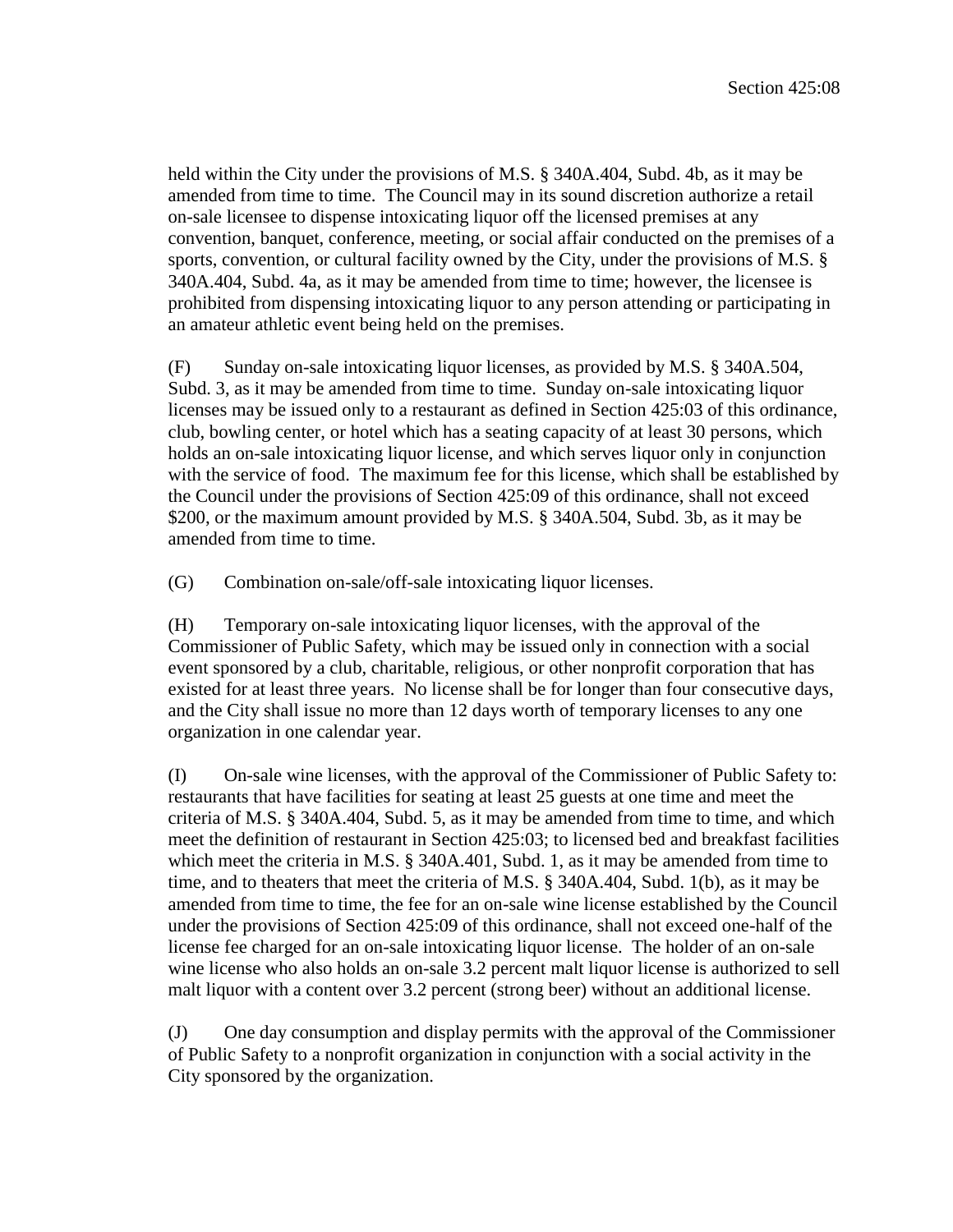(K) Approval of the issuance of a consumption and display permit by the Commissioner of Public Safety. The maximum amount of the additional fee which may be imposed by the Council on a person who has been issued a consumption and display permit under the provisions of Section 425:09 of this ordinance shall not exceed \$300, or the maximum amount permitted by M.S. § 340A.14, Subd. 6, as it may be amended from time to time. Consumption and display permits shall expire on March 31 of each year.

(L) Culinary class limited on-sale licenses may be issued to a business establishment not otherwise eligible for an on-sale intoxicating liquor license that, as part of its business, conducts culinary or cooking classes for which payment is made by each participant or advance reservation required. The license authorizes the licensee to furnish to each participant in each class, at no additional cost to the participant, up to a maximum of six ounces of wine or 12 ounces of intoxicating malt liquor, during and as part of the class, for consumption on the licensed premises only.

(M) Temporary off-sale wine licenses, with the approval of the Commission of Public Safety, may be issued for the off-sale of wine at an auction. A license issued under this subdivision authorizes the sale of only vintage wine of a brand and vintage that is not commonly being offered for sale by any wholesaler in Minnesota. The license may authorize the off-sale of wine for not more than three consecutive days provided not more than 600 cases of wine are sold at any auction. The licenses are subject to the terms, including license fee, imposed by Section 425:09.

(N) Brew pub on-sale intoxicating liquor or on-sale 3.2 percent malt liquor licenses, with the approval of the Commissioner of Public Safety, may be issued to brewers who operate a restaurant in their place of manufacture and who meet the criteria established at M.S. §340A.301 Subd. 6(d) and 7(b), as it may be amended from time to time. Sales under this license at on-sale may not exceed 3,500 barrels per year. If a brew pub licensed under this section possesses a license for off-sale under Section 425:08 (M) below, the brew pub's total combined retail sales at on-sale or off-sale may not exceed 3,500 barrels per year, provided that off-sales may not total more than 500 barrels.

(O) Brewer off-sale intoxicating liquor licenses, with the approval of the Commissioner of Public Safety, may be issued to a brewer that is a licensee under Section 425:08 (N) above or that produces fewer than 3,500 barrels of malt liquor in a year and otherwise meets the criteria established at M.S. § 340A.301 Subd. 6(d) and 7(b), as it may be amended from time to time. Off-sale of malt liquor shall be limited to the legal hours for off-sale at exclusive liquor stores in the City. Malt liquor sold off-sale must be removed from the premises before the applicable off-sale closing time at exclusive liquor stores. All malt liquor sold under this license shall be packaged in the manner required by M.S. § 340A.301 Subd. 7, as it may be amended from time to time. Sales under this license may not exceed 500 barrels per year. If a brewer licensed under this section possesses a license under Section 425:08 (N) above, the brewer's total retail sales at on-sale or off-sale may not exceed 3,500 barrels per year, provided that off-sales may not total more than 500 barrels.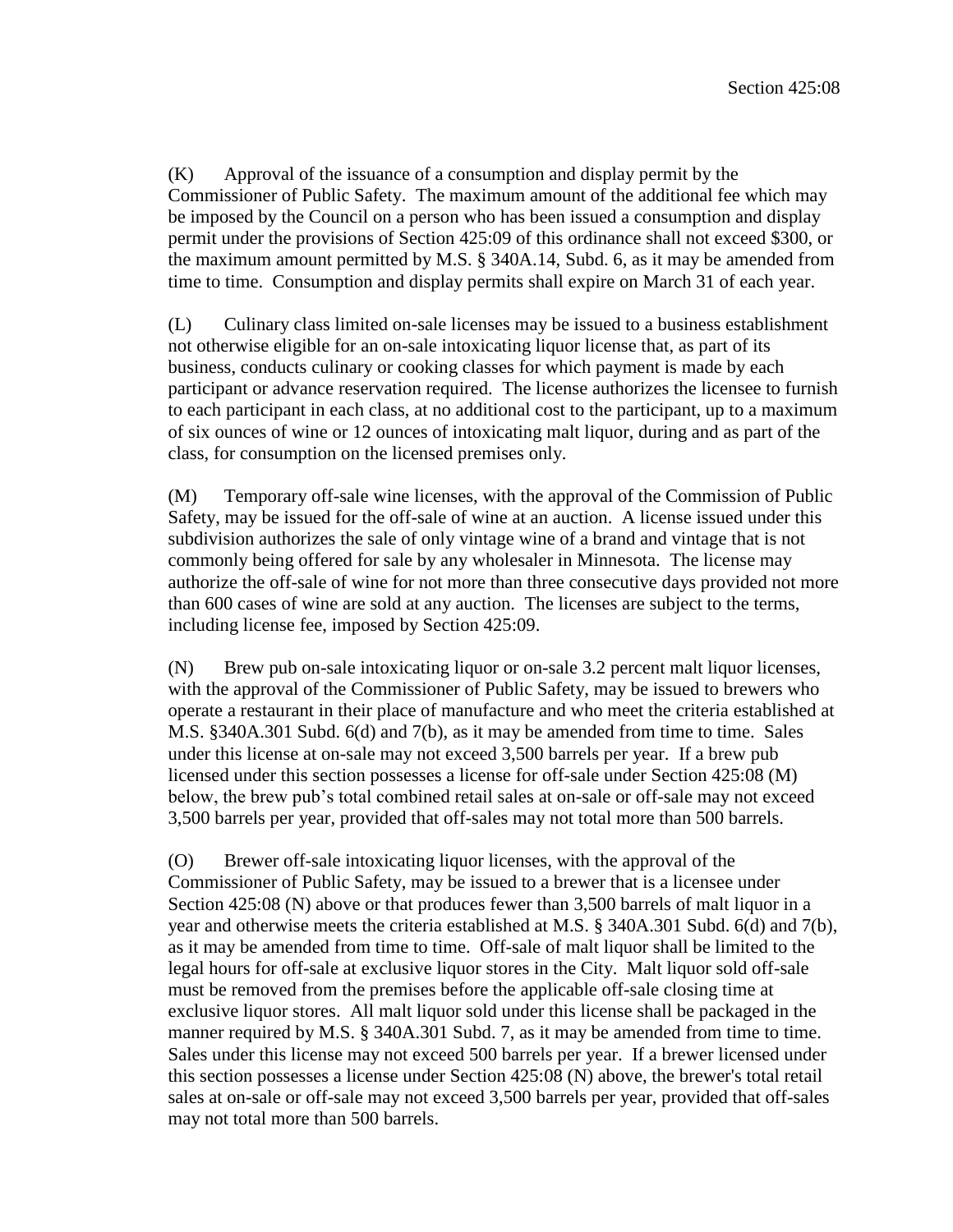(P) Brewer temporary on-sale intoxicating liquor licenses may be issued, with the approval of the Commissioner of Public Safety, to brewers who manufacture fewer than 3,500 barrels of malt liquor in a year for the on-sale of intoxicating liquor in connection with a social event within the municipality sponsored by the brewer.

(Q) Non-enclosed premises on-sale intoxicating liquor license may be issued to any licensee to which an on-sale license has been issued under the provisions of Sections A, C, E, F, G, H, I, J, K, L, N, and P of this Ordinance, to include a compact, non-enclosed area contiguous to the completely enclosed licensed premises.

(1) Each initial application must be accompanied by an investigation and review fee, which fee is non-refundable and in addition to any other investigation fee required. An application for the same area in a succeeding year does not require an additional review and investigation fee. A license fee, as established by the Council pursuant to Section 425:09, is required with the initial application and each subsequent application.

(2) A non-enclosed premises on-sale intoxicating liquor license shall expire concurrently with the underlying on-sale license. A non-enclosed premises license shall be revoked or suspended if the underlying on-sale license is revoked or suspended.

(3) Any violations of the provisions of this ordinance regulating non-enclosed premise intoxicating liquor licenses, or of the State law regulating the sales of liquors which occur in the licensed area, shall be considered as violations of the principal on-sale license for the premises.

(4) Any licensing of unenclosed premises must be deemed experimental and as such, no expectation must be had by the licensee that the licensing of the nonenclosed premises will be renewed even though no misconduct occurred on the non-enclosed premises in the event the City Council determines to repeal the general authorization for non-enclosed areas to be included in the licensed premises of establishments.

(R) Temporary non-enclosed premises on-sale intoxicating liquor license may be issued to any licensee to which an on-sale license has been issued under the provisions of Sections A, C, E, F, G, H, I, J, K, L, N, and P of this Ordinance, to include a compact, non-enclosed area contiguous to the completely enclosed licensed premises. This nonenclosed premise may include driveways, sidewalks or other similar areas. A temporary non-enclosed premises on-sale intoxicating liquor license may only be issued for a period of up to four (4) days. Each licensee may only receive three (3) temporary non-enclosed premises on-sale intoxicating liquor licenses each year.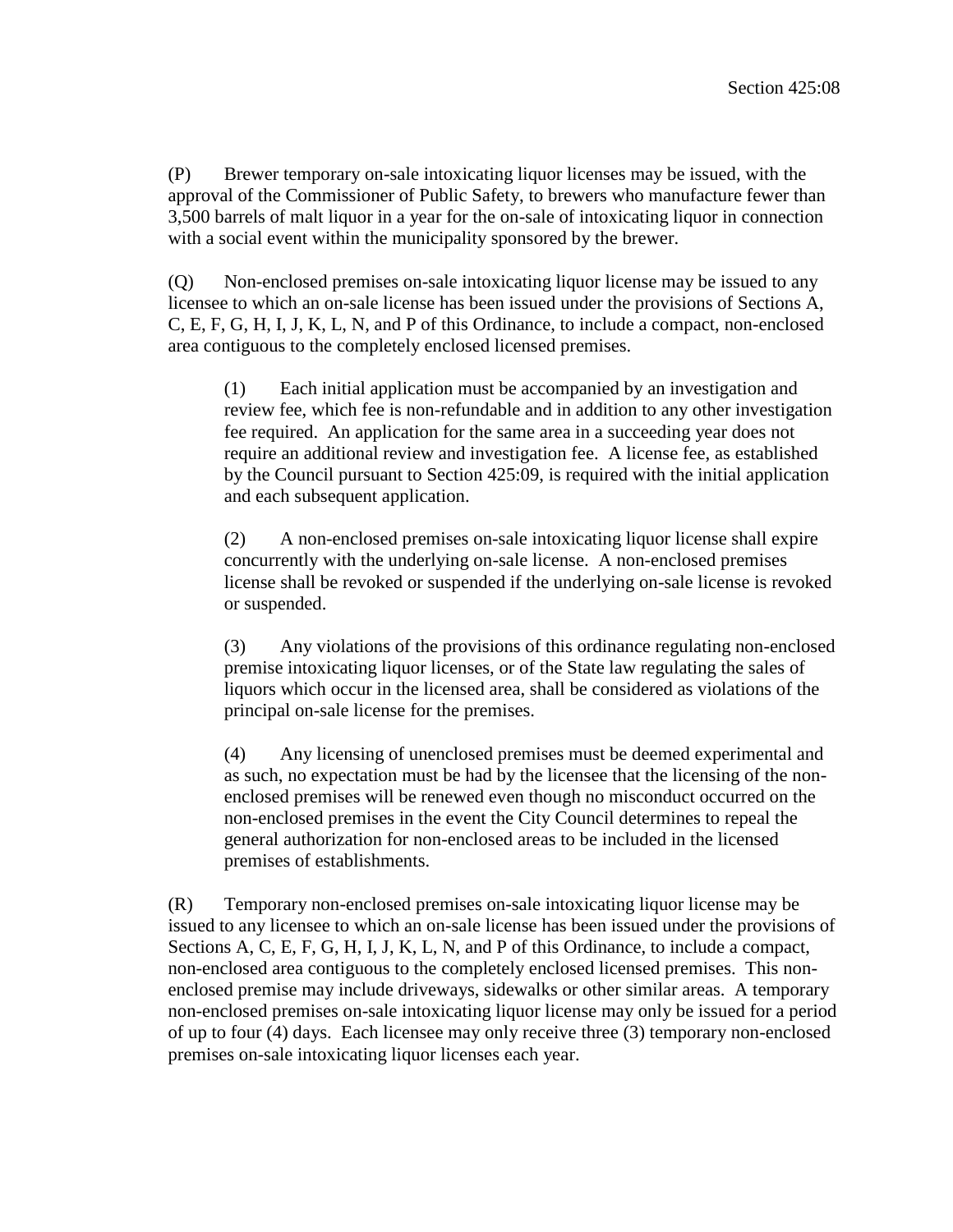(S) A Community Festival Event license may be issued to the holder of a retail onsale intoxicating liquor license to dispense intoxicating liquor off premises at a community festival held within the city. The license shall specify the area in which the intoxicating liquor must be dispensed and consumed, and shall not be issued unless the licensee demonstrates that it has liability insurance as prescribed by M.S. § 340A.409 to cover the event.

### Section 425:09. License Fees, Pro Rata.

(A) No license or other fee established by the City shall exceed any limit established by M.S. Ch. 340A, as it may be amended from time to time, for a liquor license.

(B) The Council may establish from time to time, by resolution or ordinance, the fee for any of the liquor licenses it is authorized to issue. The license fee may not exceed the cost of issuing the license and other costs directly related to the enforcement of the liquor laws and this chapter. No liquor license fee shall be increased without providing mailed notice of a hearing on the proposed increase to all affected licensees at least 30 days before the hearing.

(C) The fee for all licenses, except temporary licenses, granted after the commencement of the license year shall be prorated on a quarterly basis.

(D) All license fees shall be paid in full at the time the application is filed with the City. If the application is denied, the license fee shall be returned to the applicant.

(E) A refund of a pro rata share of an annual license fee may occur only if authorized by M.S. § 340A.408, Subd. 5, as it may be amended from time to time.

Section 425:10. Council Discretion to Grant or Deny a License. The Council in its sound discretion may either grant or deny the application for any license or for the transfer or renewal of any license. No applicant has a right to a license under this chapter.

### Section 425:11. Application for License.

(A) *Form.* Every application for a license issued under this chapter shall be on a form provided by the City. The form shall be verified and filed with the City. No person shall make a false statement in an application. Every application shall:

(1) State the name of the applicant, the applicant's age;

(2) Make representations as to the applicant's character, with references as the Council may require;

(3) State the type of license applied for;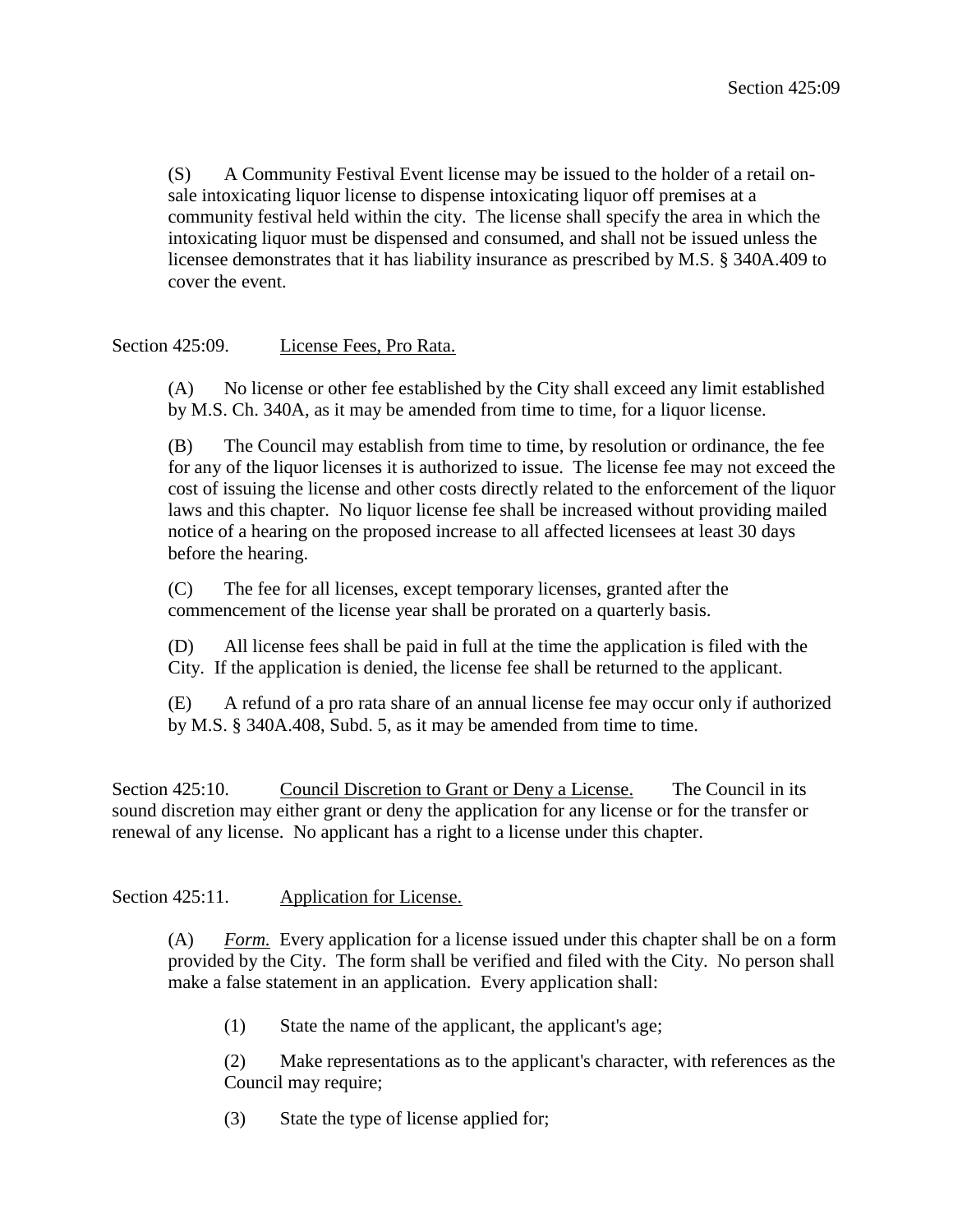(4) State the business in connection with which the proposed license will operate and its location;

(5) Provide a description of the premises. Each application that includes a non-enclosed premise shall contain a description of the non-enclosed premise that is proposed to be licensed and shall be accompanied by a drawing of the proposed area to be licensed. Such application shall also include a detailed scale description of the barriers that will be used, method of seating, ingress and egress arrangements, security provisions, sanitary and fire arrangements, and lighting. The drawings required hereunder must include the dimensions of the area, barriers, tables, aisles, and equipment, and must be drawn proportionately to scale.

(6) State whether the applicant is owner and operator of the business, how long the applicant has been in that business at that place; and

(7) Provide other information as the Council may require from time to time. An application for an on-sale intoxicating liquor license shall be in the form prescribed by the Commissioner of Public Safety and shall also contain the information required in this section.

(B) *Financial responsibility.* Prior to the issuance of any license under this chapter, the applicant shall demonstrate proof of financial responsibility as defined in M.S. § 340A.409, as it may be amended from time to time, with regard to liability under M.S. § 340A.801, as it may be amended from time to time. This proof will be filed with the City and the Commissioner of Public Safety. Any liability insurance policy filed as proof of financial responsibility under this section shall conform to M.S. § 340A.409, as it may be amended from time to time. Operation of a business which is required to be licensed by this chapter without having on file with the City at all times effective proof of financial responsibility is a cause for revocation of the license.

Section 425:12. Description of Premises. The application shall specifically describe the compact and contiguous premises within which liquor may be dispensed and consumed. The description may not include any parking lot or sidewalk, except under a temporary non-enclosed on-sale intoxicating liquor license. In the case of a restaurant, club, or exclusive liquor store licensed for on-sales of alcoholic beverages and located on a golf course, premises may be described as provided in M.S. § 340A.101, Subd. 15, as it may be amended from time to time.

Section 425:13. Applications for Renewal. At least 45 days before a license issued under this chapter is to be renewed, an application for renewal shall be filed with the City. The decision whether or not to renew a license rests within the sound discretion of the Council. No licensee has a right to have the license renewed.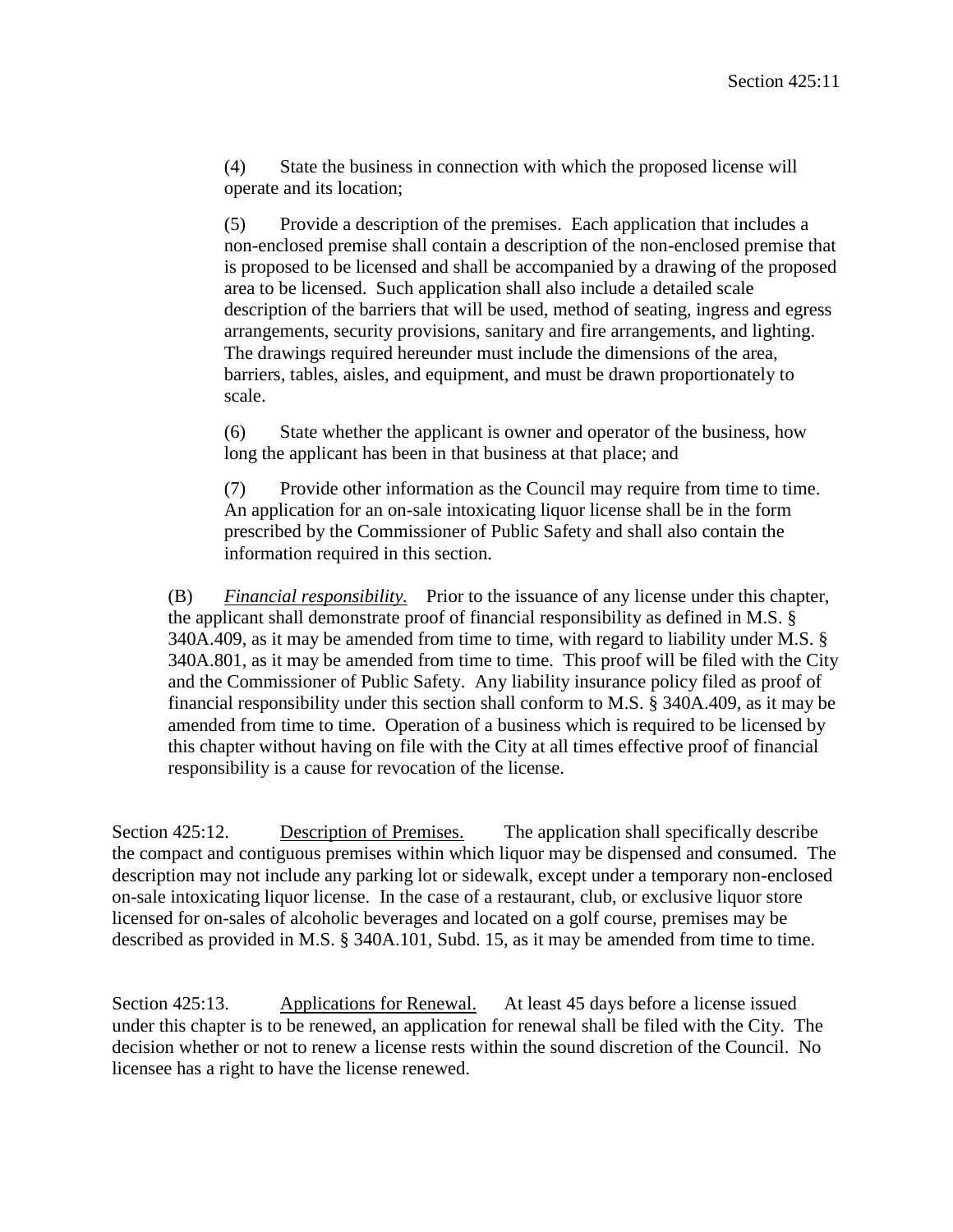Section 425:14. Transfer of License. No license issued under this chapter may be transferred without the approval of the Council. Any transfer of more than ten percent of the stock of a corporate licensee is deemed to be a transfer of the license, and a transfer of stock without prior Council approval is grounds for revocation of the license. An application to transfer a license shall be treated the same as an application for a new license, and all of the provisions of this code applying to applications for a license shall apply.

### Section 425:15. Investigation.

(A) *Preliminary background and financial investigation.* On an initial application for a license, on an application for transfer of a license and, in the sound discretion of the Council that it is in the public interest to do so, on an application for renewal of a license, the City shall conduct a preliminary background and financial investigation of the applicant or it may contract with the Commissioner of Public Safety for the investigation. The applicant shall pay with the application an investigation fee of \$500 which shall be in addition to any license fee. If the cost of the preliminary investigation is less than \$500, the unused balance shall be returned to the applicant. The results of the preliminary investigation shall be sent to the Commissioner of Public Safety if the application is for an on-sale intoxicating liquor license or an on-sale wine license.

(B) *Comprehensive background and financial investigation.* If the results of a preliminary investigation warrant, in the sound discretion of the Council, a comprehensive background and financial investigation, the Council may either conduct the investigation itself or contract with the Commissioner of Public Safety for the investigation. The investigation fee for this comprehensive background and financial investigation to be paid by the applicant shall be \$500, less any amount paid for the initial investigation if the investigation is to be conducted within the state, and \$10,000, less any amount paid for the initial investigation, if the investigation is required outside the state. The unused balance of the fee shall be returned to the applicant whether or not the application is denied. The fee shall be paid in advance of any investigation and the amount actually expended on the investigation shall not be refundable in the event the application is denied. The results of the comprehensive investigation shall be sent to the Commissioner of Public Safety if the application is for an on-sale intoxicating liquor license or an on-sale wine license.

Section 425:16. Hearing and Issuance. The Council shall investigate all facts set out in the application and not investigated in the preliminary or comprehensive background and financial investigations. Opportunity shall be given to any person to be heard for or against the granting of the license. After the investigation and hearing, the Council shall in its sound discretion grant or deny the application. No license shall become effective until the proof of financial security has been approved by the Commissioner of Public Safety.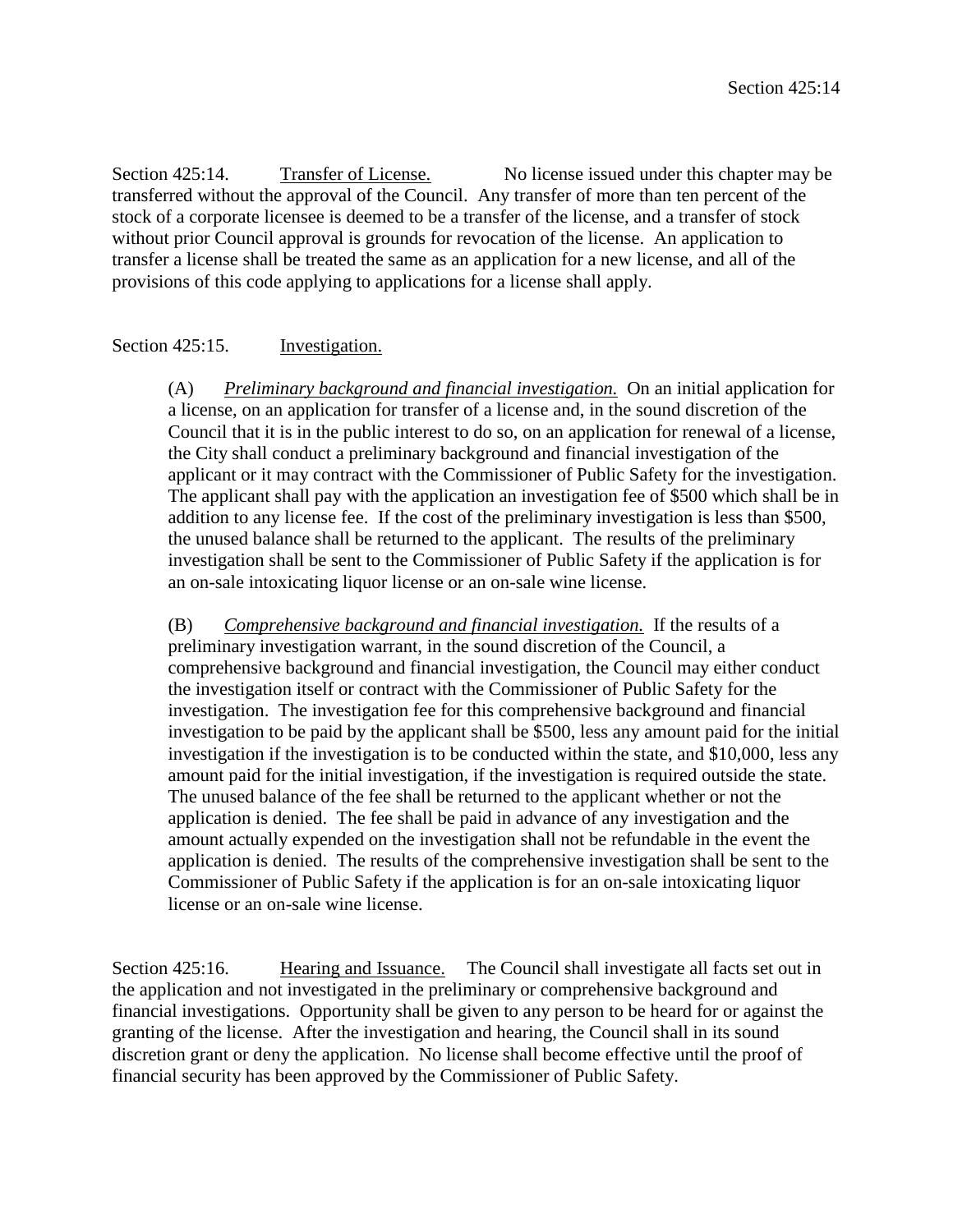Section 425:17. Restrictions on Issuance.

(A) Each license shall be issued only to the applicant for the premises described in the application.

(B) Not more than one off-sale license shall be directly or indirectly issued within the City to any one person.

(C) No license shall be granted or renewed for operation on any premises on which taxes, assessments, utility charges, service charges, or other financial claims of the City are delinquent and unpaid.

(D) No license shall be issued for any place or any business ineligible for a license under state law.

(E) No license shall be granted within 500 feet of any school or church. The distance is to be measured from the closest side of the church to the closest side of the structure or boundary on the premises within which liquor is to be sold. Existing licenses in conflict with this paragraph may be renewed. This paragraph may be waived by the Council for temporary licenses issued pursuant to Section  $425:08(C)$ , (H), (M), or (P).

Section 425:18. Conditions of License. The failure of a licensee to meet any one of the conditions of the license specified below shall result in a suspension of the license until the condition is met.

(A) Every licensee is responsible for the conduct of the place of business and the conditions of sobriety and order in it. The act of any employee on the licensed premises is deemed the act of the licensee as well, and the licensee shall be liable to all penalties provided by this chapter and the law equally with the employee.

(B) Every licensee shall allow any peace officer, health officer, city employee, or any other person designated by the Council to conduct compliance checks and to otherwise enter, inspect, and search the premises of the licensee during business hours and after business hours during the time when customers remain on the premises without a warrant.

(C) No on-sale establishment shall display liquor to the public during hours when the sale of liquor is prohibited.

(D) Compliance with financial responsibility requirements of state law and of this chapter is a continuing condition of any license.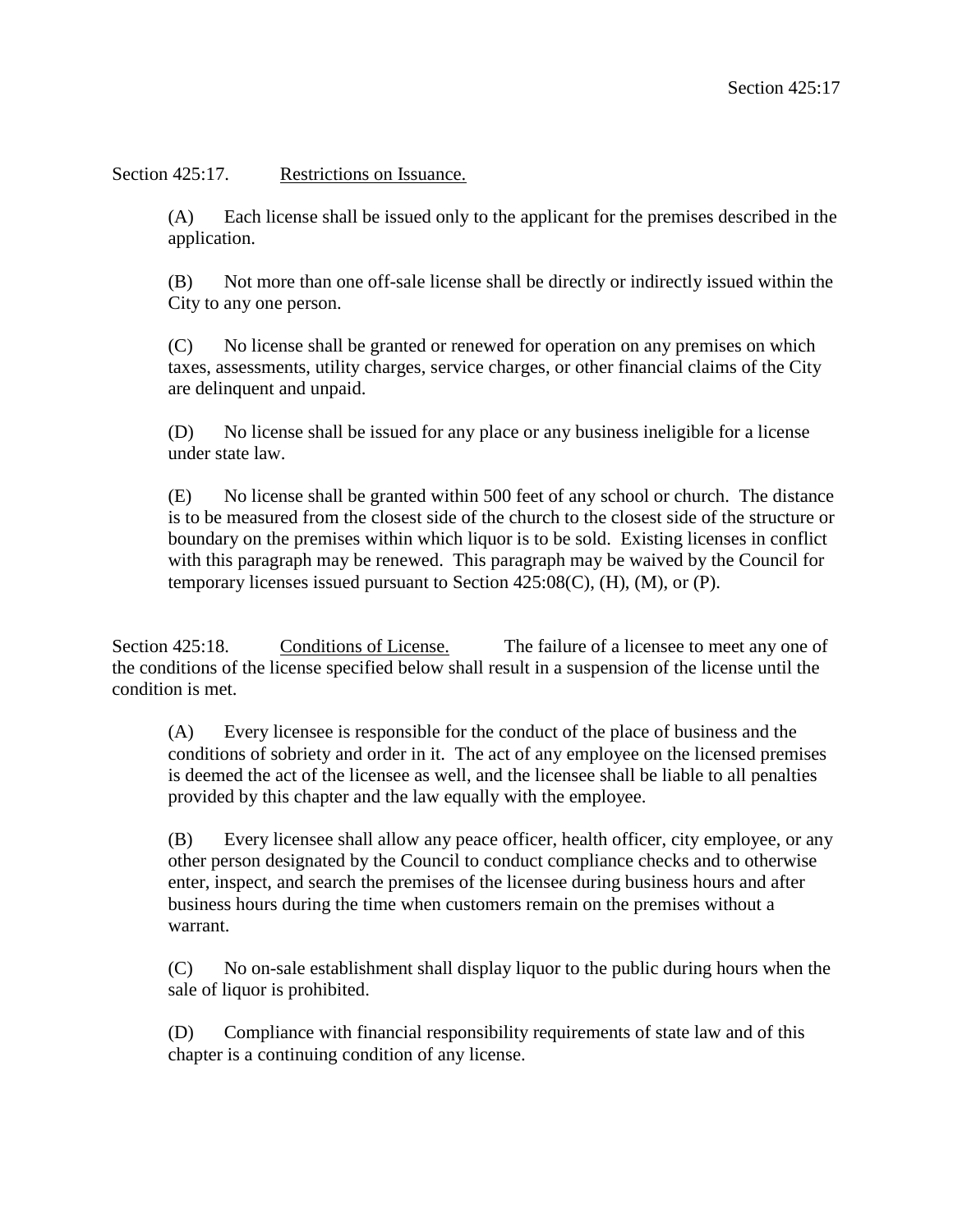(E) The primary access and egress from a non-enclosed premise shall be from the main enclosed premise or structure and no other access or egress shall be allowed other than those required as emergency exits. The non-enclosed premise must be defined or structurally constructed so as to inhibit the free passage of any person or substance from the non-enclosed premise. The non-enclosed premise and surroundings shall be so landscaped or designed as to segregate the enclosure from the outside.

(F) A staff person shall be assigned, at all times of operation, the responsibilities of supervision of the activities within the non-enclosed licensed area.

(G) Any license for the inclusion of non-enclosed premises in the licensed premises will be granted upon such terms and conditions as the Council may specify in granting such application relating to the limits of such use including provisions relating to:

(1) Barriers to be maintained delineating the unenclosed area such as requiring planters, walls or fences;

- (2) Minimum lighting requirements;
- (3) Type of chairs and/or tables used and/or their anchoring;
- (4) Personnel required to supervise the unenclosed area;
- (5) Items required by applicable fire, health, building and life safety codes;
- (6) Maximum number of persons who may be present at any one time;

(7) Means and methods used to restrict consumption to licensed area and prevent removal or consumption of beverages outside licensed area;

- (8) The type of beverage container used;
- (9) Sanitary facilities provided, their location and number;
- (10) Any such additional terms and conditions as the Council may specify.

## Section 425:19. Hours and Days of Sale.

(A) The hours of operation and days of sale shall be those set by M.S. § 340A.504, as it may be amended from time to time, except that the City Council may, by resolution or ordinance, provide for more restrictive hours than state law allows.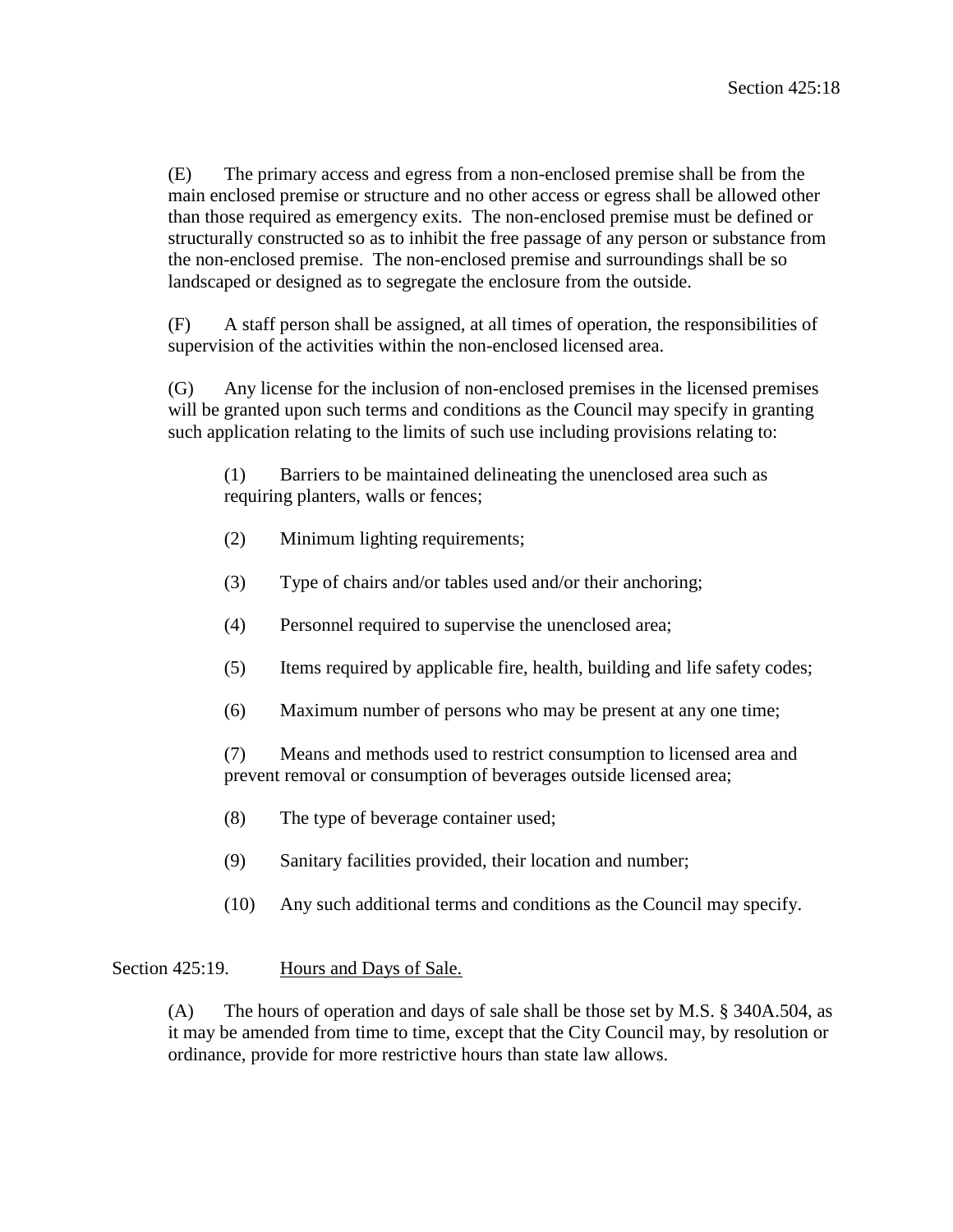(B) No person shall consume nor shall any on-sale licensee permit any consumption of intoxicating liquor or 3.2 percent malt liquor in an on-sale licensed premise more than 30 minutes after the time when a sale can legally occur.

(C) No on-sale licensee shall permit any glass, bottle, or other container containing intoxicating liquor or 3.2 percent malt liquor to remain upon any table, bar, stool, or other place where customers are served, more than 30 minutes after the time when a sale can legally occur.

(D) No person, other than the licensee and any employee, shall remain on the on-sale licensed premises more than 30 minutes after the time when a sale can legally occur.

(E) Sales of liquor in a non-enclosed premises is limited to the hours commencing at 10 a.m. and ending at 10 p.m.. In the event a noise or special event permit is obtained providing for sales after 10 p.m. at the license location, sales may occur until the time provided in the noise or special event permit, or the applicable time identified in Section 425:19(A)

(F) Any violation of any condition of this section may be grounds for revocation or suspension of the license.

### Section 425:20. Minors on Premises.

(A) No person under the age of 18 years shall be employed in any rooms constituting the place in which intoxicating liquors or 3.2 percent malt liquor are sold at retail on sale, except that persons under the age of 18 may be employed as musicians or to perform the duties of a bus person or dishwashing services in places defined as a restaurant, hotel, motel or other multipurpose building serving food in rooms in which intoxicating liquors or 3.2 percent malt liquor are sold at retail on sale.

Section 425:21. Restrictions on Purchase and Consumption. No person shall mix or prepare liquor for consumption in any public place of business unless it has a license to sell onsale, or a permit from the Commissioner of Public Safety under the provisions of M.S. § 340A.414, as it may be amended from time to time, which has been approved by the Council, and no person shall consume liquor in any such place.

#### Section 425:22. Suspension and Revocation.

(A) The Council shall either suspend for a period not to exceed 60 days or revoke any liquor license upon finding that the licensee has failed to comply with any applicable statute, regulation, or provision of this chapter relating to liquor. Except in cases of lapse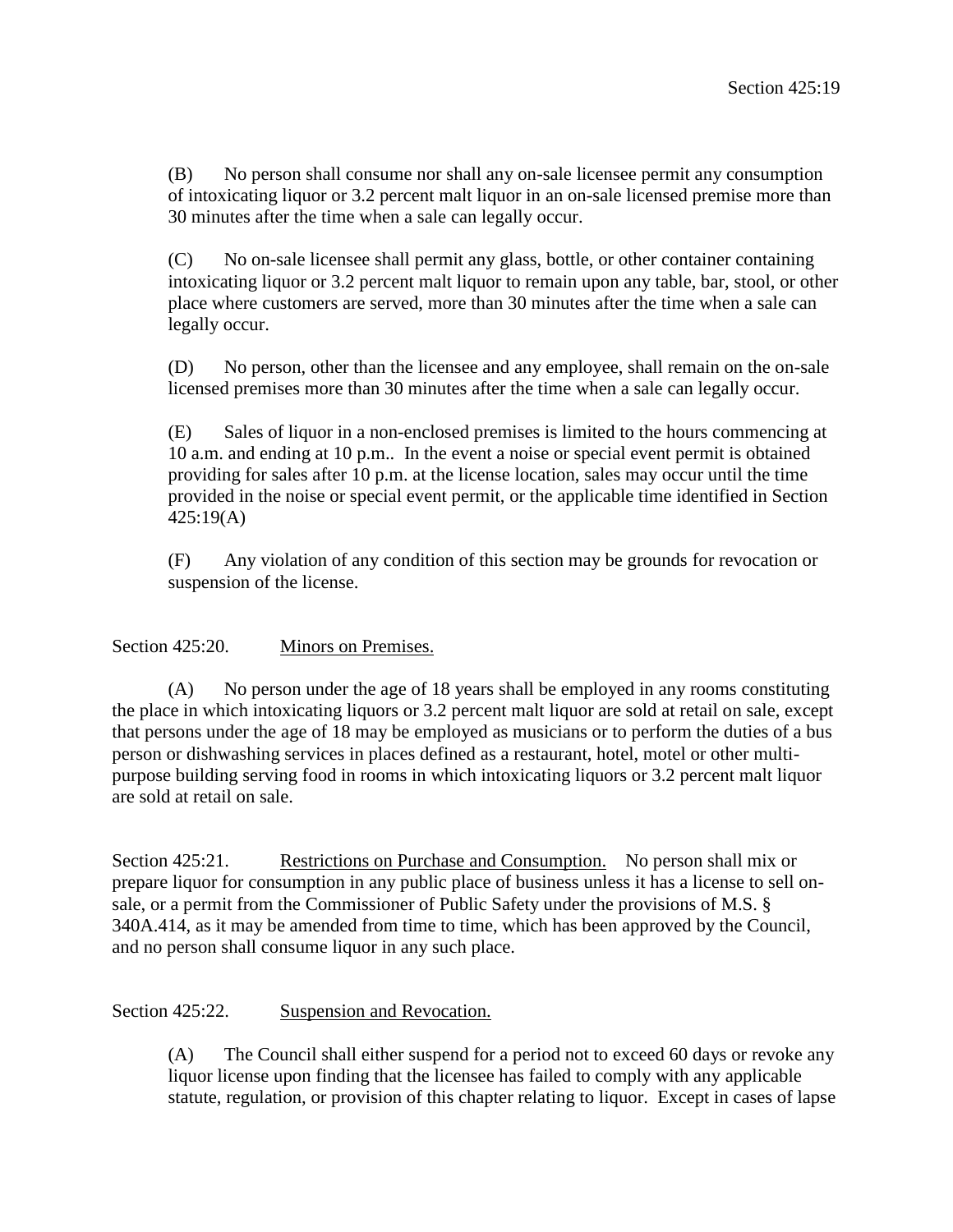of proof of financial responsibility, no suspension or revocation shall take effect until the licensee has been afforded an opportunity for a hearing pursuant to the Administrative Procedures Act, M.S. §§ 14.57 to 14.70, as it may be amended from time to time. The Council may act as the hearing body under that act, or it may contract with the Office of Hearing Examiners for a hearing officer.

(B) The following are the minimum periods of suspension or revocation which shall be imposed by the Council for violations of the provisions of this chapter or M.S. Ch. 340A, as it may be amended from time to time or any rules promulgated under that chapter as they may be amended from time to time:

(1) For commission of a felony related to the licensed activity, sale of alcoholic beverages while the license is under suspension, sale of intoxicating liquor where the only license is for 3.2 percent malt liquor, or a violation of Section 425:04, the license shall be revoked.

(2) The license shall be suspended by the Council after a finding under subdivision (A) that the licensee has failed to comply with any applicable statute, rule, or provision of this chapter for at least the minimum periods as follows:

(a) For the first violation within any three-year period, at least one day suspension in addition to any criminal or civil penalties which may be imposed.

(b) For a second violation within any three-year period, at least three consecutive days suspension in addition to any criminal or civil penalties which may be imposed.

(c) For the third violation within any three-year period, at least seven consecutive days suspension in addition to any criminal or civil penalties which may be imposed.

(d) For a fourth violation within any three-year period, the license shall be revoked.

(3) The Council shall select the day or days during which the license will be suspended.

(C) Lapse of required proof of financial responsibility shall effect an immediate suspension of any license issued pursuant to this chapter or state law without further action of the Council. Notice of cancellation or lapse of a current liquor liability policy shall also constitute notice to the licensee of the impending suspension of the license. The holder of a license who has received notice of lapse of required insurance or of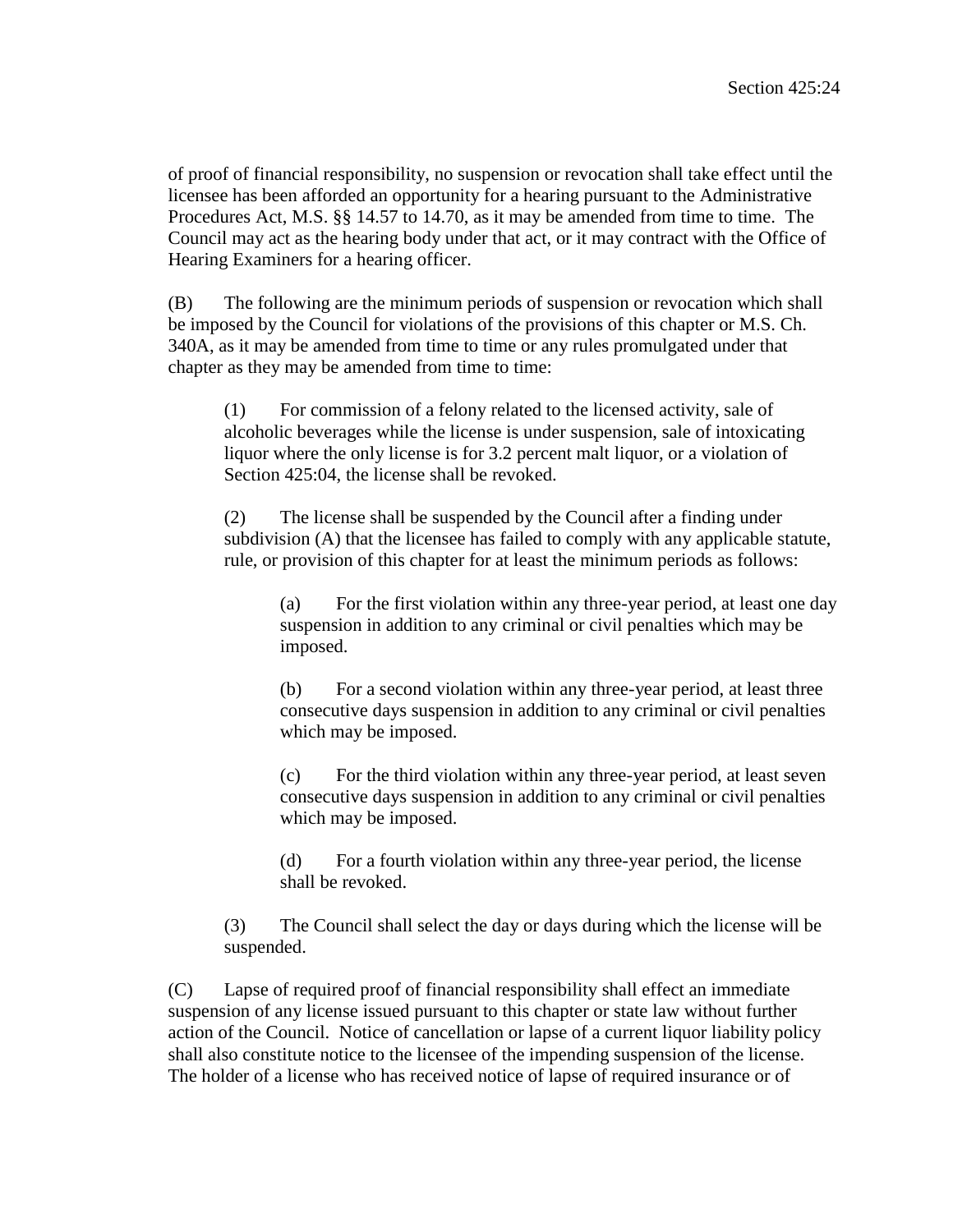suspension or revocation of a license may request a hearing thereon and, if a request is made in writing to the Clerk, a hearing before the Council shall be granted within ten days. Any suspension under this subdivision (C) shall continue until the Council determines that the financial responsibility requirements of state law and this chapter have again been met.

(D) The provisions of Section 425:29 pertaining to administrative penalty may be imposed in addition to or in lieu of any suspension or revocation under this chapter.

Sections 425:23 through 425:28. Reserved for Future Use.

#### Section 425:29. Penalties.

(A) Any person violating the provisions of this chapter or M.S. Ch. 340A, as it may be amended from time to time, or any rules promulgated under that chapter, as they may be amended from time to time, is guilty of a misdemeanor and upon conviction shall be punished as provided by law.

(B) The Council shall impose a civil penalty of up to \$2,000 for each violation of M.S. Ch. 340A, as it may be amended from time to time, and of this chapter. Conviction of a violation in a court of law is not required in order for the Council to impose the civil penalty. A hearing under the Administrative Procedures Act, M.S. §§ 14.57 to 14.70, as it may be amended from time to time, is not required before the penalty is imposed, but the Council shall hold a hearing on the proposed violation and the proposed penalty and hear any person who wishes to speak. Non-payment of the penalty is grounds for suspension or revocation of the license. The following is the minimum schedule of presumptive civil penalties which must be imposed in addition to any suspension unless the license is revoked:

- (1) For the first violation within any three-year period, \$500.
- (2) For the second violation within any three-year period, \$1,000.
- (3) For the third and subsequent violations within any three-year period, \$2,000.

(C) The term "violation" as used in Section 425:22 includes any and all violations of the provisions in this section, or of M.S. Ch. 340A, as it may be amended from time to time, or any rules promulgated under that chapter, as they may be amended from time to time. The number of violations shall be determined on the basis of the history of violations for the preceding three-year period. Revocation shall occur within 60 days following a violation for which revocation is imposed.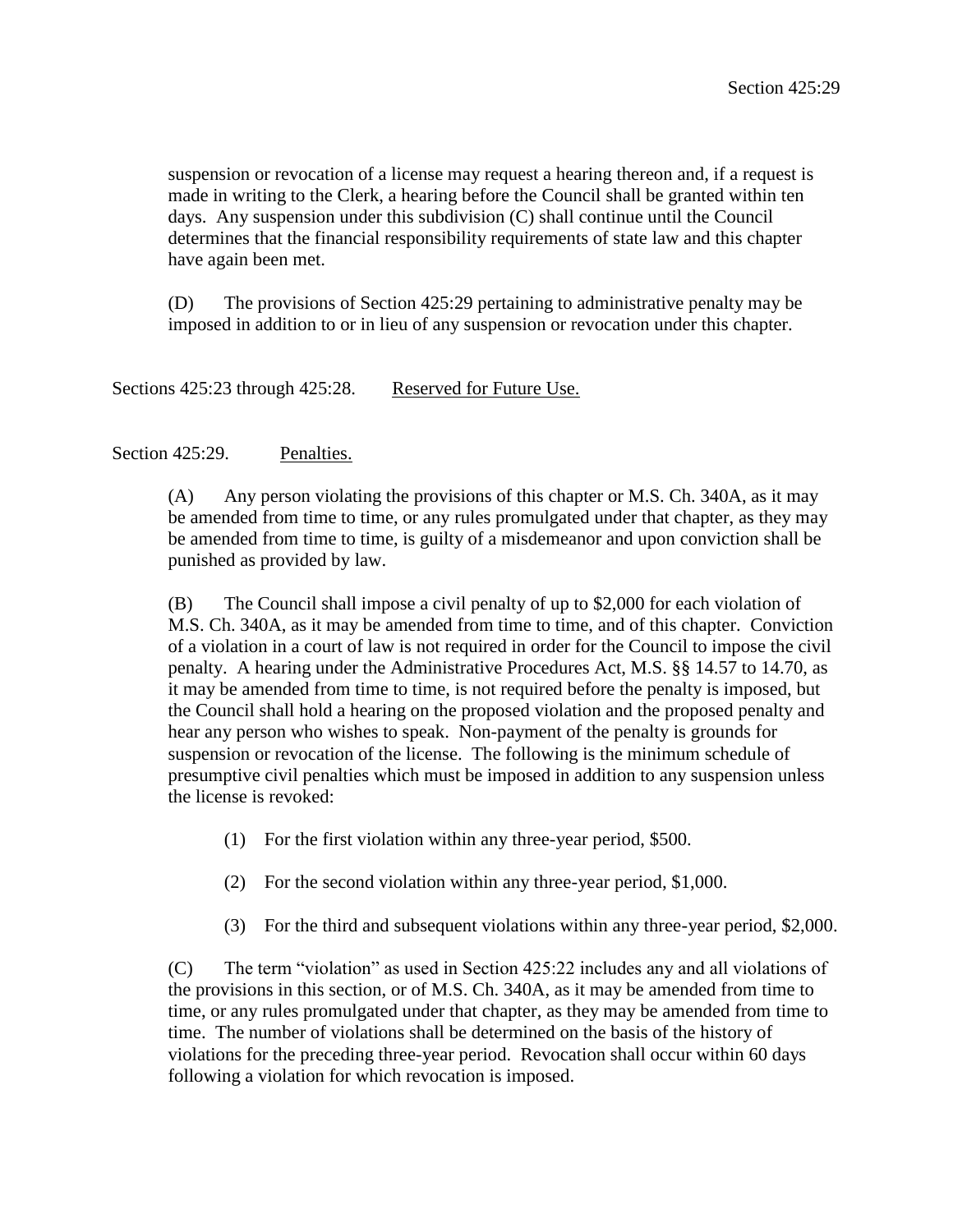- Section 3: Effective Date. This ordinance becomes effective on the date of its publication, or upon the publication of a summary of the ordinance as provided by M.S. § 412.191, Subd. 4, as it may be amended from time to time, which meets the requirements of M.S. § 331A.01, Subd. 10, as it may be amended from time to time.
- Section 4: Summary Approved. The Council hereby determines that the text of the summary of this ordinance marked "Official Summary of Ordinance No. 374," and a copy of which is attached to this ordinance, clearly informs the public of the intent and effect of this ordinance. The Council further determines that publication of the title and this summary will clearly inform the public of the intent and the effect of this ordinance. The Clerk shall file a copy of this ordinance and the summary in the Clerk's office which shall be available for inspection by any person during regular office hours. A copy of the ordinance shall be available in the community library, if there is one, or if not, in any other public location which the council designates

PASSED AND ADOPTED by unanimous vote of the Foley City Council this 16<sup>th</sup> day of January, 2007.

Chapter IV of the 1974 Code of Ordinances was amended by Ordinance Number 374 deleting Sections 405:01 – 405:62, Sections 405:10 – 405:15, Sections 415:00 – 415:50, Sections 420:01 – 420:12; and by inserting Section 425, passed and adopted January 16, 2007 and published February 6, 2007.

Chapter IV of the 1974 Code of Ordinances was amended by Ordinance Number 438 increasing liquor license fees passed and adopted December 4, 2018 and published December 11, 2018.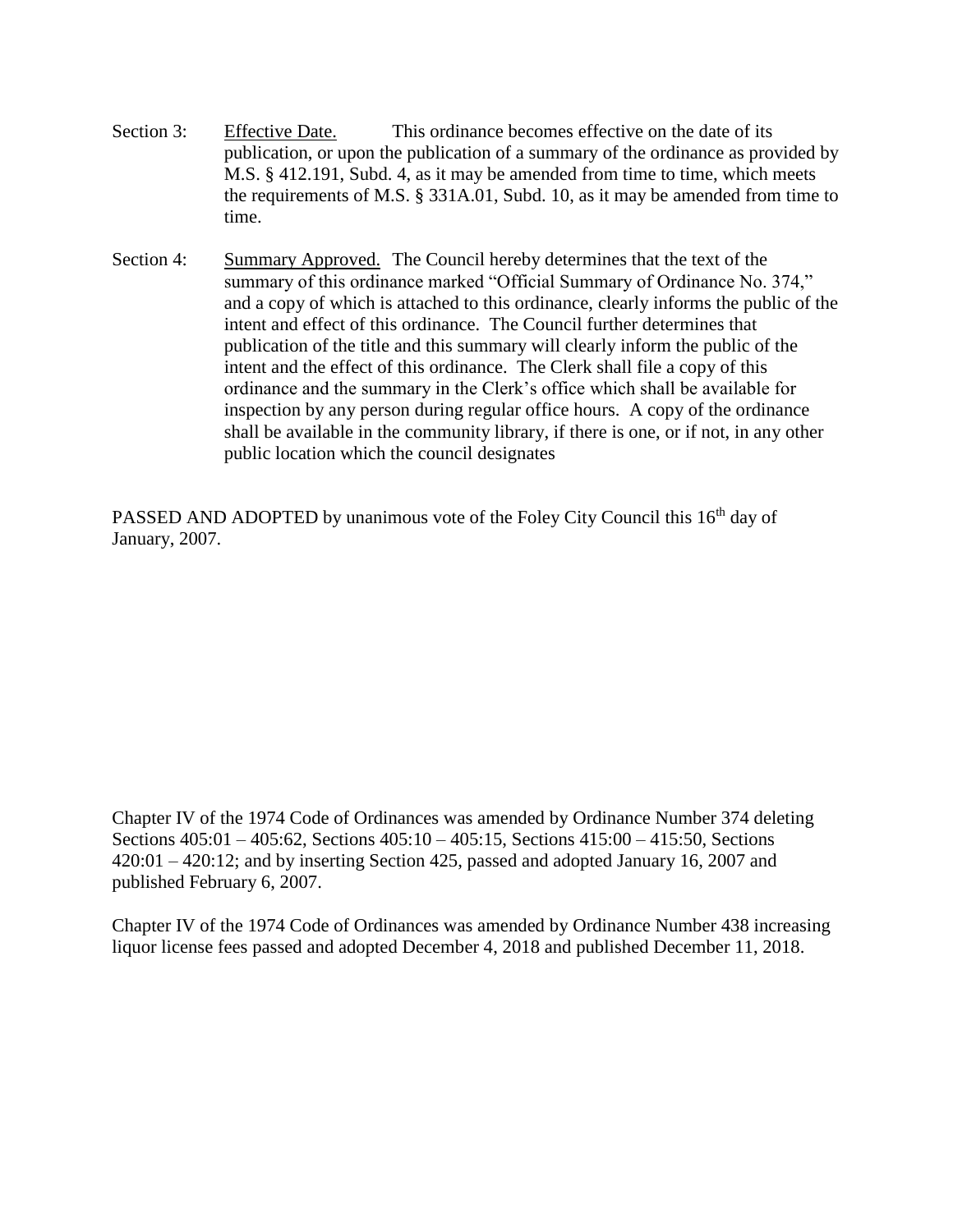| <b>Liquor License</b>                              | <b>Section</b> | Fee                                                |
|----------------------------------------------------|----------------|----------------------------------------------------|
| 3.2 percent Malt Liquor On-sale                    | 425:08(A)      | \$60.00                                            |
| 3.2 percent Malt Liquor Off-sale                   | 425:08(B)      | \$20.00                                            |
| Temporary 3.2 percent Malt Liquor                  | 425:08(C)      | \$50.00                                            |
| Off-sale Intoxicating Liquor                       | 425:08(D)      | \$150.00                                           |
| <b>On-sale Intoxicating Liquor</b>                 | 425:08(E)      | \$1,750.00                                         |
| Sunday On-sale Intoxicating Liquor                 | $425:08$ (F)   | \$150.00                                           |
| Combination On-sale/Off-sale Intoxicating Liquor   | 425:08(G)      | \$1,900.00                                         |
| Temporary On-sale Intoxicating Liquor              | $425:08$ (H)   | \$100.00                                           |
| On-sale Wine                                       | $425:08$ (I)   | \$150.00                                           |
| One Day Consumption and Display                    | $425:08$ (J)   | \$100.00                                           |
| Approval of Issuance of Consumption and Display    | 425:08(K)      | \$100.00                                           |
| <b>Culinary Class Limited On-sale</b>              | $425:08$ (L)   | \$100.00                                           |
| Temporary Off-sale Wine                            | 425:08 (M)     | \$100.00                                           |
| Brew Pub On-sale Intoxicating Liquor               | 425:08(N)      | \$500.00                                           |
| <b>Brewer Off-sale Intoxicating Liquor</b>         | 425:08(0)      | \$100.00                                           |
| Brewer Temporary On-sale Intoxicating Liquor       | 425:08(P)      | \$100.00                                           |
| Non-enclosed Premises On-sale Intoxicating Liquor  | 425:08(Q)      | \$100.00                                           |
| Temporary Non-enclosed Premises On-sale            | 425:08(R)      | \$100.00                                           |
| <b>Intoxicating Liquor</b>                         |                |                                                    |
| Liquor – Community Festival Event / per event fee  | 425:08(S)      | \$50.00                                            |
| <b>Liquor Violation</b>                            | 425:29         | \$500.00 1st Violation<br>$$1,000.002nd$ Violation |
|                                                    |                | \$2,000.00 3rd Violation                           |
| Preliminary Background and Financial Investigation | 425:15         | \$500.00                                           |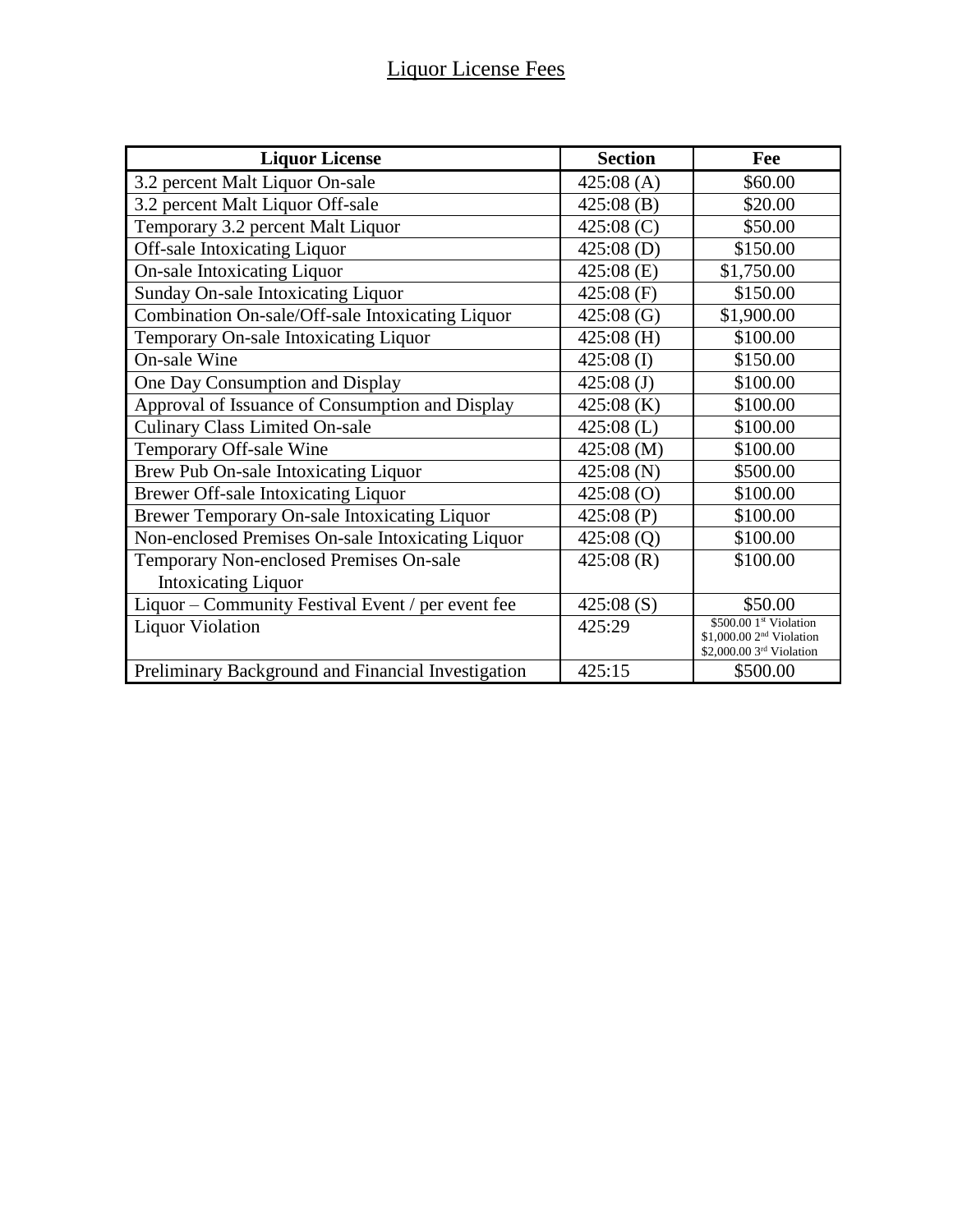Section 425:00, 425:02, 425:04, 425:06 and 425:08 was added to the 1974 Code of Ordinances by Ordinance Number 157, adopted November 20, 1979 and effective December 26, 1979.

Section 400:00 and Section 410:00 of the 1974 Code of Ordinances was repealed and Section 405:00 (f), 405:10, 405:12, 405:15 Subd. 3, 405:15 Subd. 4, 405:15 Subd. 5, 405:20 Subd. 3, 405:25, 405:35 Subd. 8 and Section 420:00 – 420:12 was amended by Ordinance Number 179, adopted October 27, 1981 and effective November 4, 1981.

Section 405:11 and Section 420:03 Subd. 2 was added to the 1974 Code of Ordinances by Ordinance Number 183, adopted March 1, 1983 and published March 23, 1983.

Section 415:00, 415:05, 415:10, 415:15, 415:20, 415:25, 415:30, 415:35, 415:40, 415:45 and 415:50 was added to the 1974 Code of Ordinances by Ordinance Number 185, adopted April 19, 1983 and effective April 27, 1983.

Section 405:25 and Section 405:30 was added to the 1974 Code of Ordinances by Ordinance Number 187, adopted May 3, 1983 and published May 18, 1983.

Section 420:10 (c) of the 1974 Code of Ordinances was repealed by Ordinance Number 199, adopted September 18, 1984 and published September 26, 1984.

Section 420:01, 420:03, 420:06, 420:07, 420:08, 420:10 and 420:11 of the 1974 Code of Ordinances was amended by Ordinance Number 201, adopted November 20, 1984 and published December 12, 1984.

Section 405:00 of the 1974 Code of Ordinances was deleted and Section 405:01, 405:13, 405:20 Subd. 1, 405:25, 405:26, 405:30, 405:35, 405:45 and 405:50 was amended by Ordinance Number 202, adopted November 20, 1984 and published December 12, 1984.

Section 405 Subd. 12 of the 1974 Code of Ordinances was amended by Ordinance Number 208, adopted May 5, 1986 and published May 14, 1986.

Section 420:03 (D) Subd. 1 of the 1974 Code of Ordinances was amended by Ordinance Number 209, adopted May 5, 1986 and published May 14, 1986.

Section 405:35 Subd. 12 of the 1974 Code of Ordinances was amended by Ordinance Number 210, adopted June 3, 1986 and published June 11, 1986.

Section 420:10 a (d) of the 1974 Code of Ordinances was amended by Ordinance Number 211, adopted July 15, 1986 and published July 23, 1986.

Section 426:00 was added to the 1974 Code of Ordinances by Ordinance Number 223, adopted June 20, 1989 and published July 4, 1989.